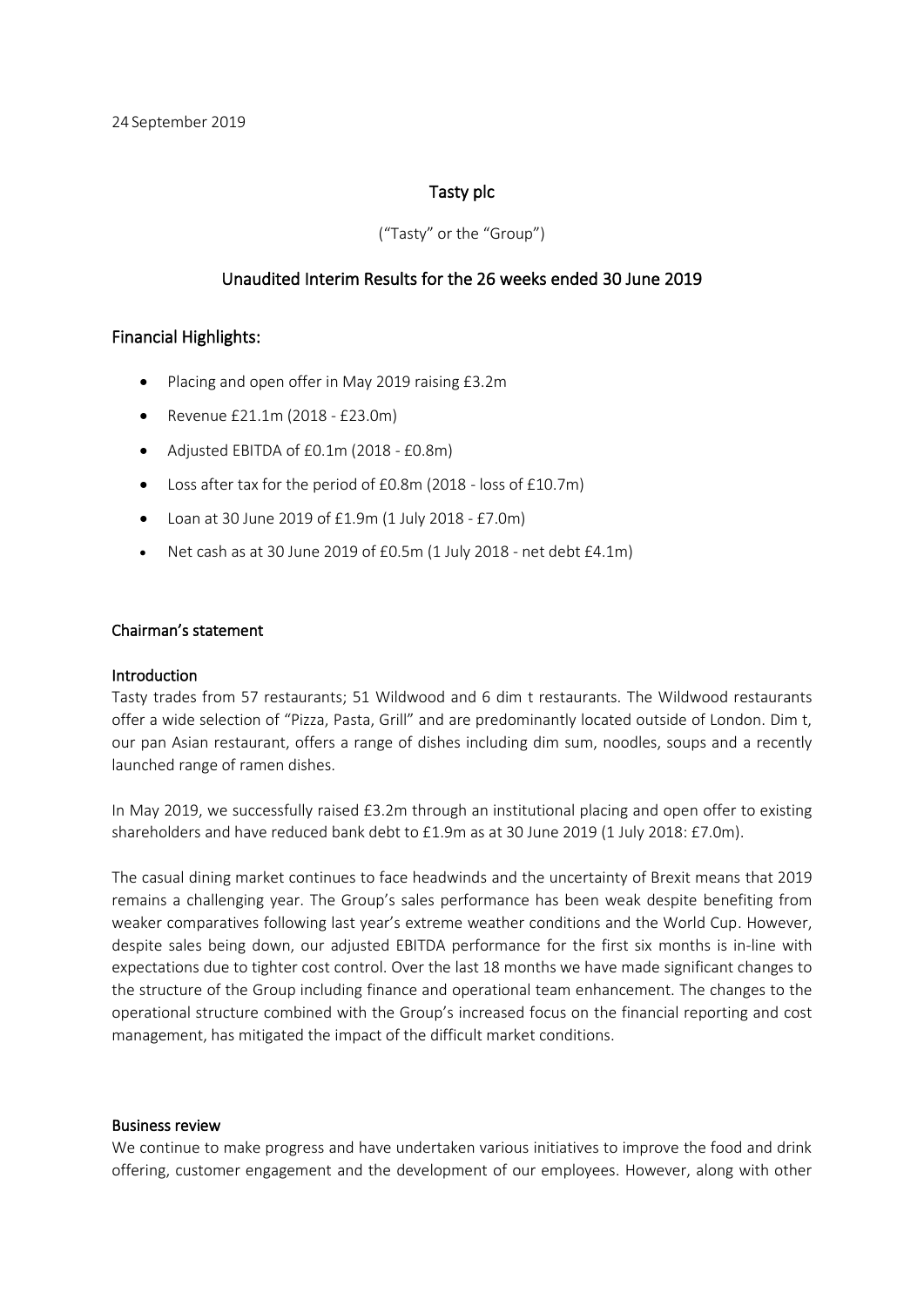restaurants and retailers, we are exposed to the well documented high street challenges. Our focus is on optimising the current estate and turning around underperforming sites.

#### *Food and drink offering*

We remain focused on offering choice to our customers. We continue to offer seasonal specials and are constantly looking at ways of making the menu more exciting and offering additional options. We have trialled the "Beyond Meat" plant-based vegan burger as part of our specials menu and this will migrate onto our main menu later this year.

#### *Customer engagement*

We are working hard on improving our customer experience through profiling our consumers and analysing their feedback. We have also recruited in order to focus on service standards and upselling and we are rolling out workshops across the estate to ensure all restaurants are offering consistent service which is appealing to our customers.

#### *People Development*

We believe great people are the core to our business and we are committed to providing an engaging, open and honest environment for our teams. The investment in our training infrastructure has allowed us to promote a greater number of key positions from within. We continue to introduce comprehensive career pathways at every level to support our employees' development, enhance job satisfaction and increase staff retention.

#### *Optimise the estate*

We have generally found landlords to be co-operative and supportive and our collaborative approach has been well received. We have been successful in achieving rent reductions and lease concessions.

We have disposed of three trading sites in the first six months of the year. In addition, we have sub-let two sites that were not trading; one in the first six months and one post the period end. The Group continues to review the estate and further disposals will be made if appropriate.

The Board firmly believes the Group's focus should remain on the existing estate and no openings are planned for the remainder of 2019.

#### *Christmas Focus*

We published our Christmas menus online at the end of August before most other High Street chains and have already started taking bookings. We have established a dedicated team to handle reservations, all enquiries and marketing initiatives and are well prepared to maximise revenue over the festive period.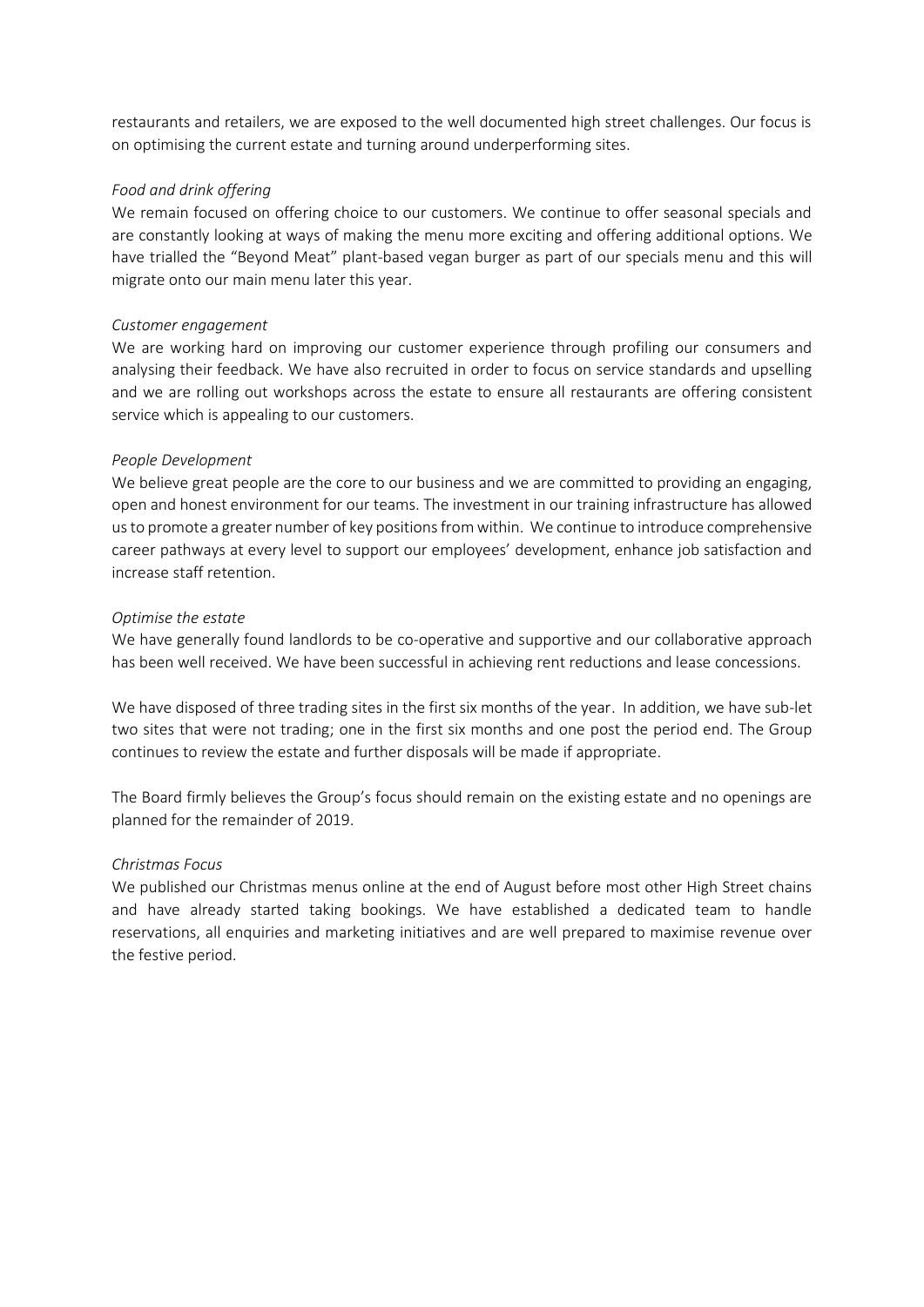#### Results

Sales were down 8% on the corresponding period to £21.1m (2018 - £23.0m) and adjusted EBITDA was £0.1m (2018 - £0.8m).

Operating loss before highlighted items was £0.6m (2018 – loss £0.1m).

While we remain cautious about trading conditions, we have reviewed our onerous and impairment provision and do not believe it is necessary to make an adjustment for the six months ended 30 June 2019. After taking into account all non-trade adjustments, the Group has a stated loss after tax for the period of £0.8m (2018 - loss of £10.7m)

#### Cash flows and financing

Cash outflow from operating activities was £0.5m (2018 - £2.3m). During the period, capital expenditure of £0.2m (2018 - £0.7m) was incurred. In addition, we raised net equity of £3.0m (2018 - £nil). This was offset by bank and interest repayment of £4.7m (2018 - £0.1m).

Overall, the net cash outflow for the period was £2.0m (2018 - inflow £1.1m). As at 30 June 2019, the Group had net cash of £0.5m (1 July 2018 - net debt of £4.1m).

#### Outlook

The market conditions for the UK restaurant sector remain challenging. However, the Group is well positioned, with a rationalised estate, new operational structure and a heightened focus on cost controls. The refreshed Wildwood and dim t offerings continue to be attractive to consumers, with encouraging trading in the first few weeks of the second half. The Group is traditionally weighted to the second half, with December being the most important month of the year, which will significantly dictate the Group's overall performance. However, the Board currently expects adjusted EBITDA performance for the full year to remain in-line with expectations.

K Lassman Chairman Tasty plc 24 September 2019 Enquiries: **Tasty plc** Tasty **Tel: 020 7637 1166** Jonny Plant, Chief Executive Cenkos Securities Tel: 020 7397 8900

Stephen Keys/Katy Birkin/Cameron MacRitchie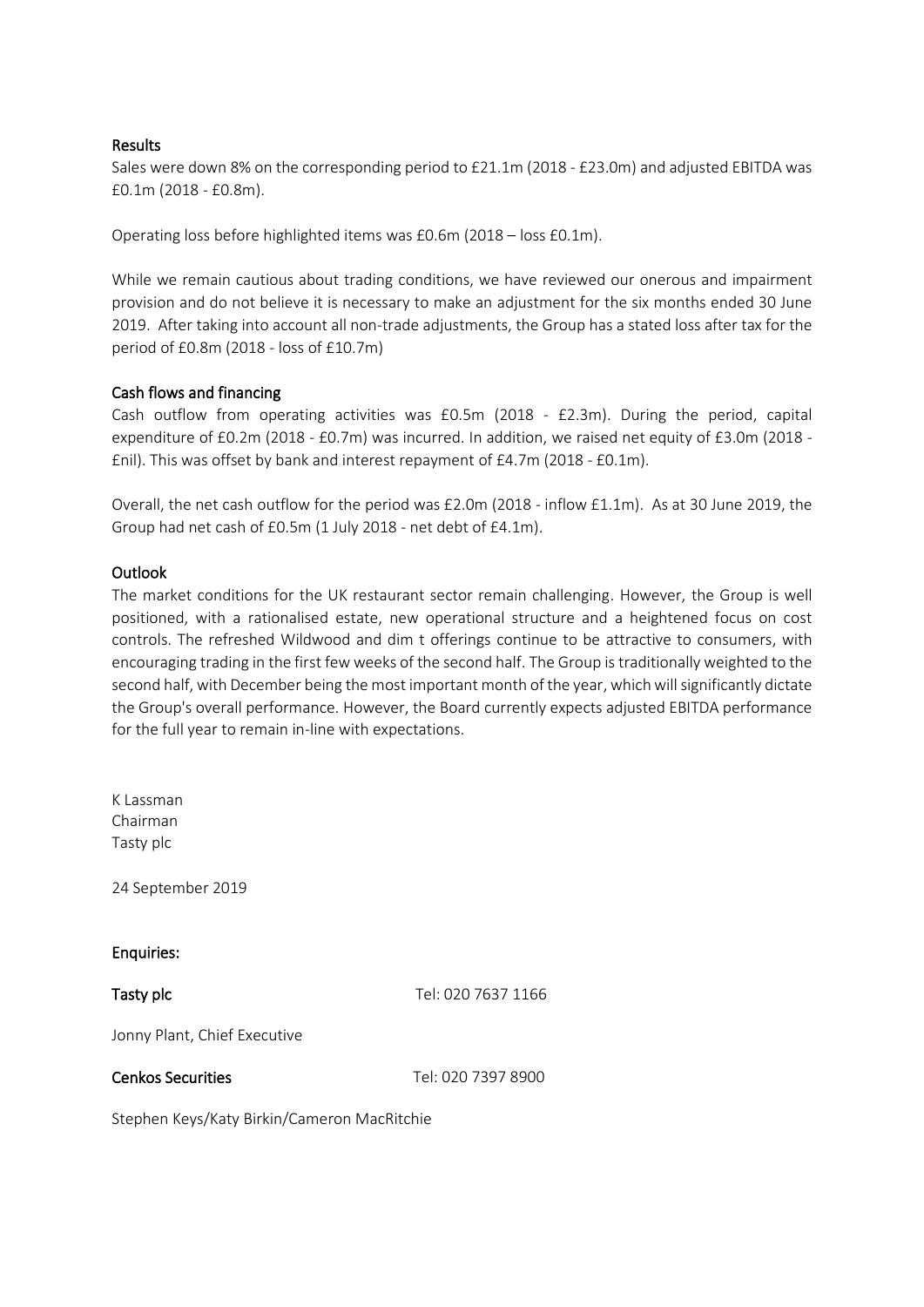# Consolidated statement of comprehensive income

for the 26 weeks ended 30 June 2019 (unaudited)

|                                                                                            | 26 weeks<br>to | 26 weeks<br>to | 52 weeks<br>ended |
|--------------------------------------------------------------------------------------------|----------------|----------------|-------------------|
|                                                                                            | 30 June        | 1 July         | 30 December       |
|                                                                                            | 2019           | 2018           | 2018              |
|                                                                                            | £'000          | £'000          | £'000             |
| Revenue                                                                                    | 21,126         | 22,997         | 47,278            |
| Cost of sales                                                                              | (21,097)       | (22, 684)      | (46, 370)         |
| Gross profit                                                                               | 29             | 313            | 908               |
| Total operating expenses                                                                   | (714)          | (11, 738)      | (12, 473)         |
| Operating loss before highlighted items                                                    | (641)          | (119)          | (367)             |
| Highlighted items                                                                          | (44)           | (11, 306)      | (11, 198)         |
| <b>Operating loss</b>                                                                      | (685)          | (11, 425)      | (11, 565)         |
| Finance income                                                                             | 4              |                |                   |
| Finance expense                                                                            | (180)          | (125)          | (252)             |
| Loss before tax                                                                            | (861)          | (11,550)       | (11, 817)         |
| Income tax                                                                                 | 7              | 856            | 204               |
| Loss and total comprehensive income for period and<br>attributable to owners of the parent | (854)          | (10,694)       | (11,613)          |
| Loss per share attributable to the ordinary<br>equity owners of the parent                 |                |                |                   |
| Basic and diluted                                                                          | (1.17p)        | (17.88p)       | (19.42p)          |

The table below gives additional information to shareholders on key performance indicators:

|                                           | 26 weeks | 26 weeks | 52 weeks    |
|-------------------------------------------|----------|----------|-------------|
|                                           | to       | to       | ended       |
|                                           | 30 June  | 1 July   | 30 December |
|                                           | 2019     | 2018     | 2018        |
|                                           | £'000    | £'000    | £'000       |
| EBITDA                                    | 127      | 812      | 1,581       |
| Depreciation, amortisation and impairment | (768)    | (931)    | (1,948)     |
| Operating loss before highlighted items   | (641)    | (119)    | (367)       |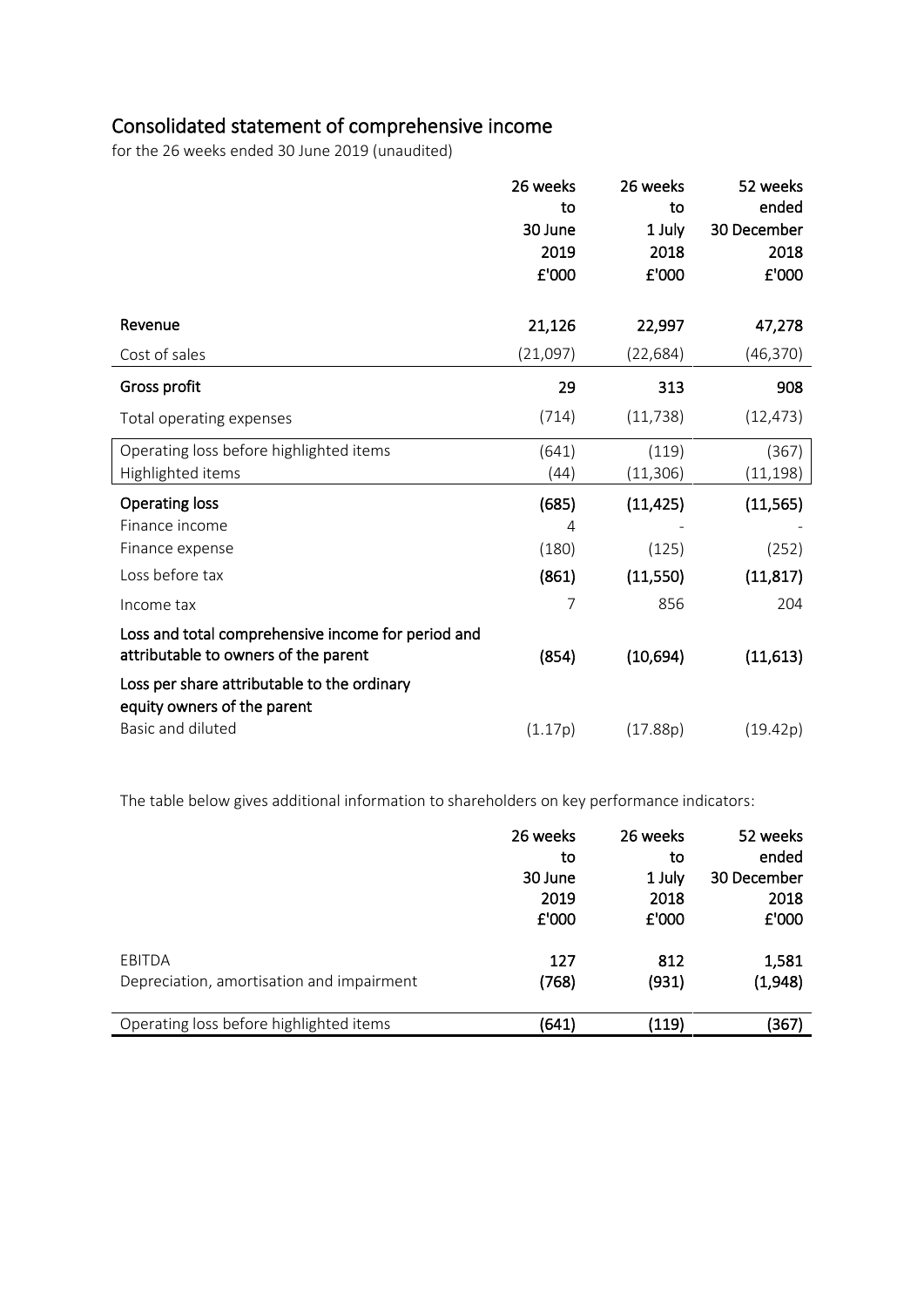#### Highlighted items - charged to operating expenses

|                                                 | 26 weeks | 26 weeks  | 52 weeks    |
|-------------------------------------------------|----------|-----------|-------------|
|                                                 | to       | to        | ended       |
|                                                 | 30 June  | 1 July    | 30 December |
|                                                 | 2019     | 2018      | 2018        |
| (Loss)/profit on disposal of property plant and |          |           |             |
| equipment                                       | (27)     | 1,942     | 2,132       |
| Onerous lease provision                         |          | (1,688)   | (1,687)     |
| Restructuring costs                             |          | (311)     | (457)       |
| Impairment of lease premium                     |          | (890)     | (897)       |
| Impairment of goodwill                          |          |           | (115)       |
| Impairment of property, plant and equipment     |          | (10, 294) | (10, 063)   |
| Share based payments                            | (17)     | (65)      | (111)       |
| Total highlighted items                         | (44)     | (11, 306) | (11, 198)   |

# Consolidated statement of changes in equity

for the 26 weeks ended 30 June 2019 (unaudited)

|                                              | Share<br>Capital<br>£'000 | Share<br>Premium<br>£'000 | Merger<br>reserve<br>£'000 | Retained<br>deficit<br>£'000 | Total<br>equity<br>£'000 |
|----------------------------------------------|---------------------------|---------------------------|----------------------------|------------------------------|--------------------------|
| Balance at 30 December 2018                  | 5,980                     | 21,376                    | 992                        | (17, 792)                    | 10,556                   |
| Issue of ordinary shares                     | 81                        | 2,869                     |                            |                              | 2,950                    |
| Total comprehensive income for<br>the period |                           |                           |                            | (854)                        | (854)                    |
| Share based payments - credit                |                           |                           |                            | 17                           | 17                       |
| to equity                                    |                           |                           |                            |                              |                          |
| Balance at 30 June 2019                      | 6,061                     | 24,245                    | 992                        | (18, 629)                    | 12,669                   |
| Balance at 31 December 2017                  | 5,980                     | 21,376                    | 992                        | (6, 290)                     | 22,058                   |
| Issue of ordinary shares                     |                           |                           |                            |                              |                          |
| Total comprehensive income for<br>the period |                           |                           |                            | (10, 694)                    | (10, 694)                |
| Share based payments - credit<br>to equity   |                           |                           |                            | 65                           | 65                       |
| Balance at 1 July 2018                       | 5,980                     | 21,376                    | 992                        | (16, 919)                    | 11,429                   |
| Balance at 31 December 2017                  | 5,980                     | 21,376                    | 992                        | (6, 290)                     | 22,058                   |
| Issue of ordinary shares                     |                           |                           |                            |                              |                          |
| Total comprehensive income for<br>the period |                           |                           |                            | (11, 613)                    | (11, 613)                |
| Share based payments - credit<br>to equity   |                           |                           |                            | 111                          | 111                      |
| Balance at 30 December 2018                  | 5,980                     | 21,376                    | 992                        | (17, 792)                    | 10,556                   |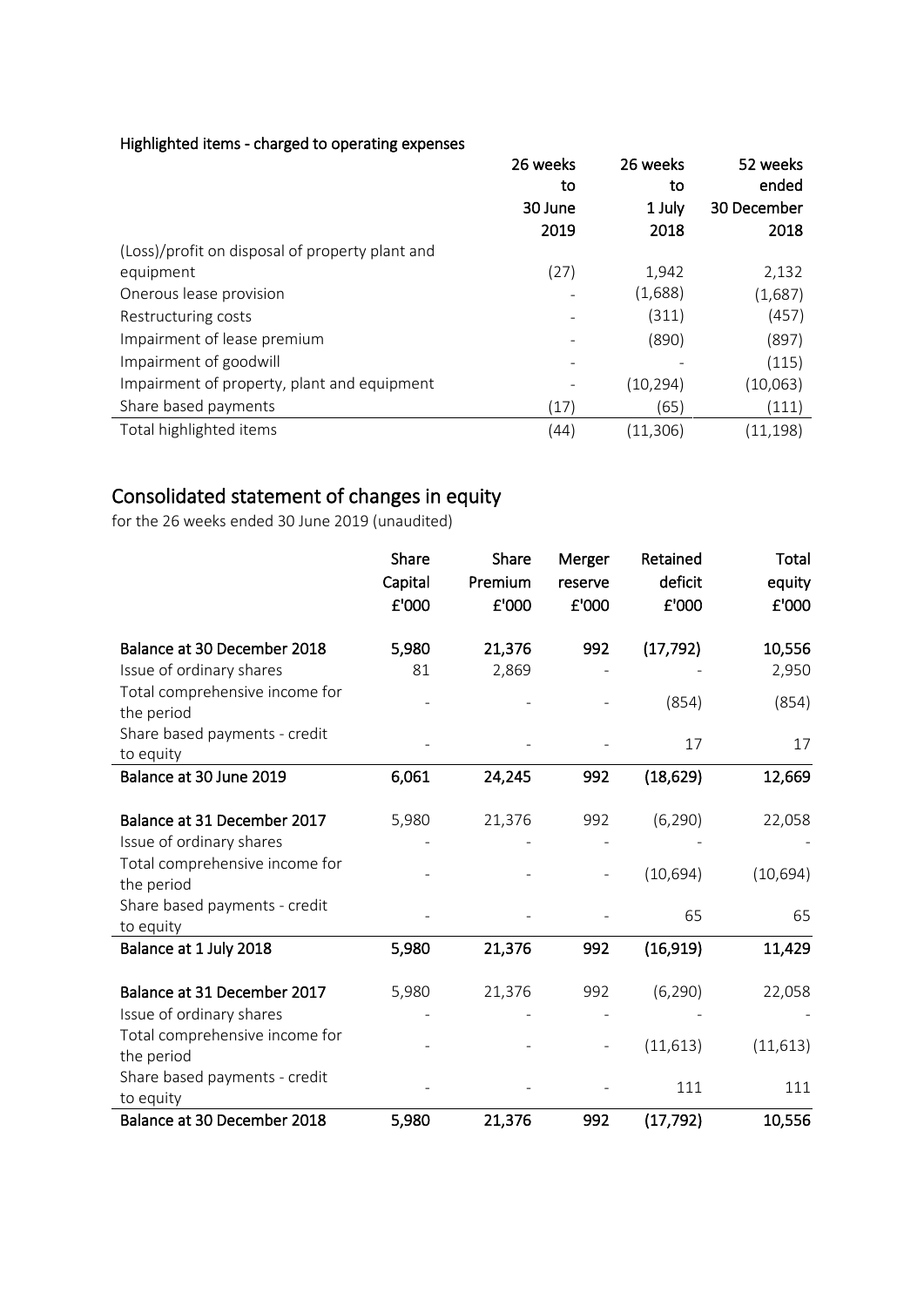## Consolidated balance sheet

# At 30 June 2019 (unaudited)

|                                      | 26 weeks       | 26 weeks  | 52 weeks    |
|--------------------------------------|----------------|-----------|-------------|
|                                      | to             | to        | ended       |
|                                      | 30 June        | 1 July    | 30 December |
|                                      | 2019           | 2018      | 2018        |
|                                      | £'000          | £'000     | £'000       |
| Non-current assets                   |                |           |             |
| Intangible assets                    | 351            | 469       | 352         |
| Property, plant and equipment        | 16,008         | 17,289    | 16,554      |
| Pre-paid operating lease charges     | 520            | 467       | 507         |
| Other non-current assets             | 242            | 278       | 283         |
| Deferred Tax                         | $\overline{7}$ | 604       |             |
| Total non-current assets             | 17,128         | 19,107    | 17,696      |
| <b>Current assets</b>                |                |           |             |
| Inventories                          | 2,477          | 2,543     | 2,548       |
| Trade and other receivables          | 5,128          | 5,006     | 3,538       |
| Pre-paid operating lease charges     | 34             | 143       | 87          |
| Cash and cash equivalents            | 2,357          | 2,940     | 4,312       |
| <b>Total current assets</b>          | 9,996          | 10,632    | 10,485      |
|                                      |                |           |             |
| Assets held for sale                 |                |           | 505         |
|                                      |                |           |             |
| <b>Total assets</b>                  | 27,124         | 29,739    | 28,686      |
|                                      |                |           |             |
| <b>Current liabilities</b>           |                |           |             |
| Trade and other payables             | (7,985)        | (6, 767)  | (7,100)     |
| Borrowings                           | (800)          | (2, 332)  | (2,867)     |
| <b>Total liabilities</b>             | (8, 785)       | (9,099)   | (9,967)     |
| Non-current liabilities              |                |           |             |
| Provisions                           | (3,348)        | (3, 348)  | (3, 347)    |
| Lease incentives                     | (1, 270)       | (1, 195)  | (1, 266)    |
| Long-term borrowings                 | (1,052)        | (4,668)   | (3, 550)    |
| <b>Total non-current liabilities</b> | (5,670)        | (9, 211)  | (8, 163)    |
| <b>Total liabilities</b>             | (14,455)       | (18,310)  | (18,130)    |
|                                      |                |           |             |
| Total net assets                     | 12,669         | 11,429    | 10,556      |
|                                      |                |           |             |
| Equity                               |                |           |             |
| Share capital                        | 6,061          | 5,980     | 5,980       |
| Share premium                        | 24,245         | 21,376    | 21,376      |
| Merger reserve                       | 992            | 992       | 992         |
| Retained deficit                     | (18, 629)      | (16, 919) | (17, 792)   |
| <b>Total equity</b>                  | 12,669         | 11,429    | 10,556      |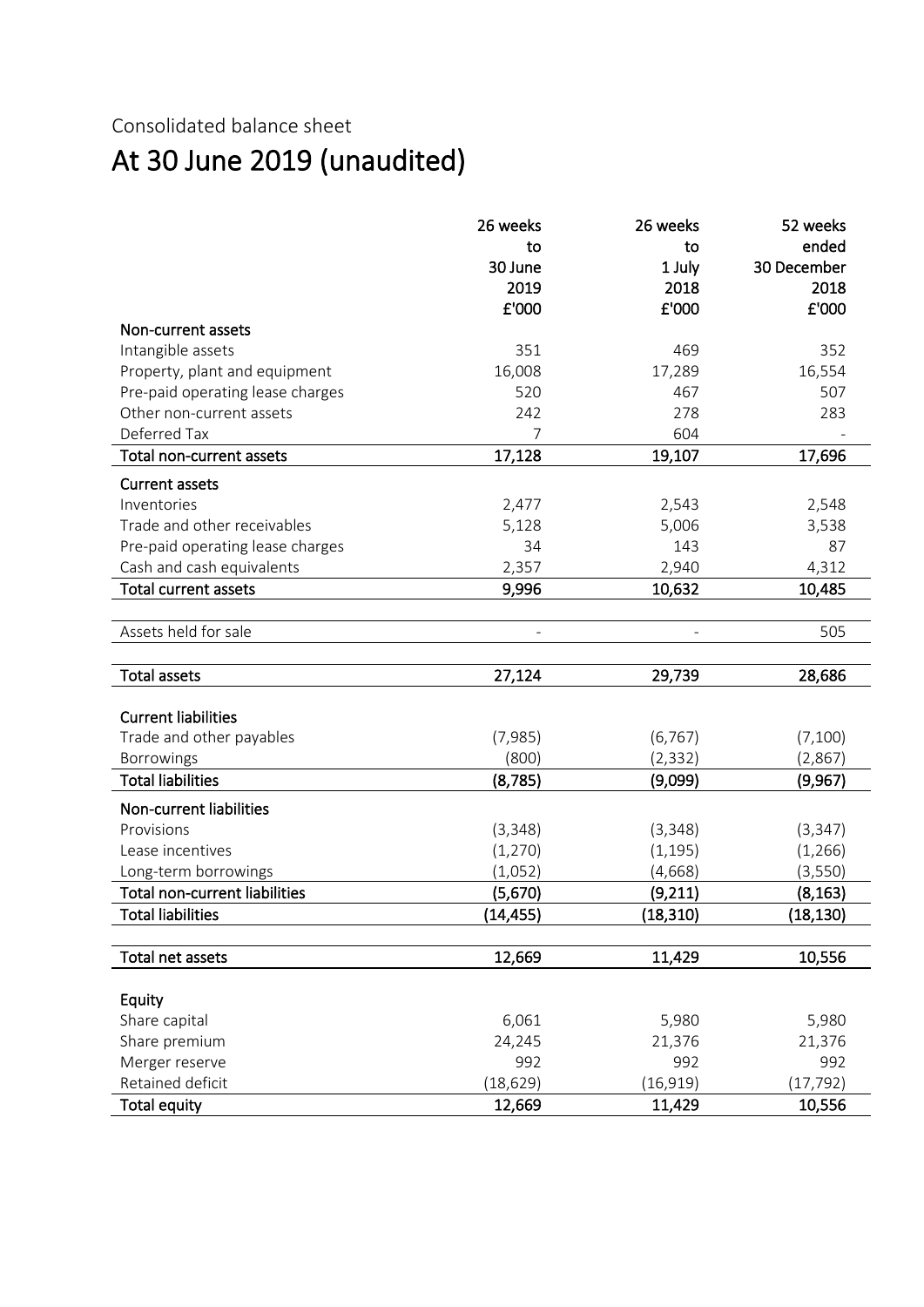# Consolidated cash flow statement

for the 26 weeks ended 30 June 2019 (unaudited)

|                                                      | 26 weeks | 26 weeks |             |
|------------------------------------------------------|----------|----------|-------------|
|                                                      | to       | to       | weeks ended |
|                                                      | 30 June  | 1 July   | 30 December |
|                                                      | 2019     | 2018     | 2018        |
|                                                      | £'000    | £'000    | £'000       |
| <b>Operating activities</b>                          |          |          |             |
| Cash generated from operations                       | (460)    | (2, 259) | 389         |
| Corporation tax paid                                 |          |          | 26          |
| Net cash inflow from operating activities            | (460)    | (2, 259) | 415         |
|                                                      |          |          |             |
| Investing activities                                 |          |          |             |
| Proceeds from sale of property, plant and equipment  | 523      | 4,150    | 4,150       |
| Purchase of property, plant and equipment            | (227)    | (670)    | (1, 261)    |
| Net cash flows used in investing activities          | 296      | 3,481    | 2,889       |
| <b>Financing activities</b>                          |          |          |             |
| Net proceeds from issues of ordinary shares          | 2,950    |          |             |
| Bank loan repayment                                  | (4, 565) |          | (583)       |
| Interest paid                                        | (176)    | (125)    | (252)       |
| Net cash flows used in financing activities          | (1, 791) | (125)    | (835)       |
|                                                      |          |          |             |
| Net increase in cash and cash equivalents            | (1,955)  | 1,097    | 2,469       |
| Cash and cash equivalents at beginning of the period | 4,312    | 1,843    | 1,843       |
| Cash and cash equivalents as at 30 June 2019         | 2,357    | 2,940    | 4,312       |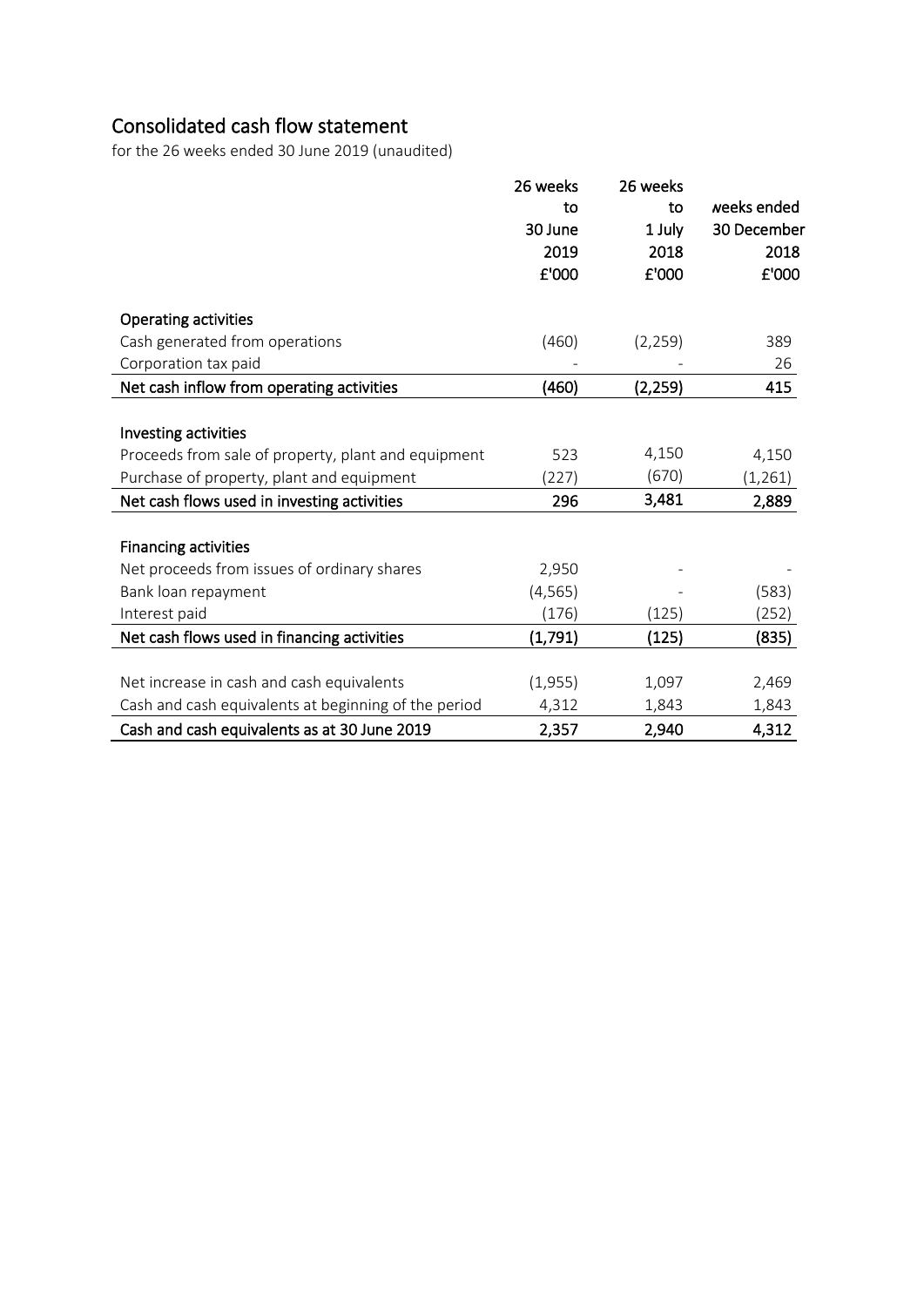### Notes to the condensed financial statements

for the 26 weeks ended 30 June <sup>2019</sup> (unaudited)

### **1** General information

Tasty plc ("Tasty") is a public limited company incorporated in the United Kingdom under the Companies Act (registration number 05826464). The Company is domiciled in the United Kingdom and its registered address is 32 Charlotte Street, London, W1T 2NQ. The Company's ordinary shares are traded on the AIM Market of the London Stock Exchange ("AIM"). Copies of this Interim Report and the Annual Report and Financial Statements may be obtained from the above address or on the investor relation's section of the Company's website at [www.dimt.co.uk.](http://www.dimt.co.uk/)

### **2** Basis of accounting

The condensed financial statements have been prepared using accounting policies consistent with International Financial Reporting Standards (IFRS) and International Financial Reporting Interpretations Committee (IFRIC) interpretations as endorsed by the European Union. The same accounting policies, presentation and methods of computation have been followed in the preparation of these results as were applied in the Company's latest annual audited financial statements.

The financial information for the 26 weeks ended 30 June 2019 has not been subject to an audit nor a review in accordance with International Standard on Review Engagements 2410, Review of Interim Financial Information Performed by the Independent Auditor of the Entity, issued by the Auditing Practices Board.

The financial information for the period ended 30 December 2018 does not constitute the full statutory accounts for that period. The Annual Report and Financial Statements for 2018 have been filed with the Registrar of Companies. The Independent Auditors' Report on the Annual Report and Financial Statements for 2018 was unqualified, did not draw attention to any matters by way of emphasis, and did not contain a statement under 498(2) or 498(3) of the Companies Act 2006.

The condensed financial statements are presented in sterling and all values are rounded to the nearest thousand pounds (£'000).

Except when otherwise indicated, the consolidated accounts incorporate the financial statements of Tasty plc and its subsidiary, Took Us A Long Time Limited, made up to the relevant period end.

### **3** Income tax

The income tax charge has been calculated by reference to the estimated effective corporation tax and deferred tax rates of 19% (2018 – 19%).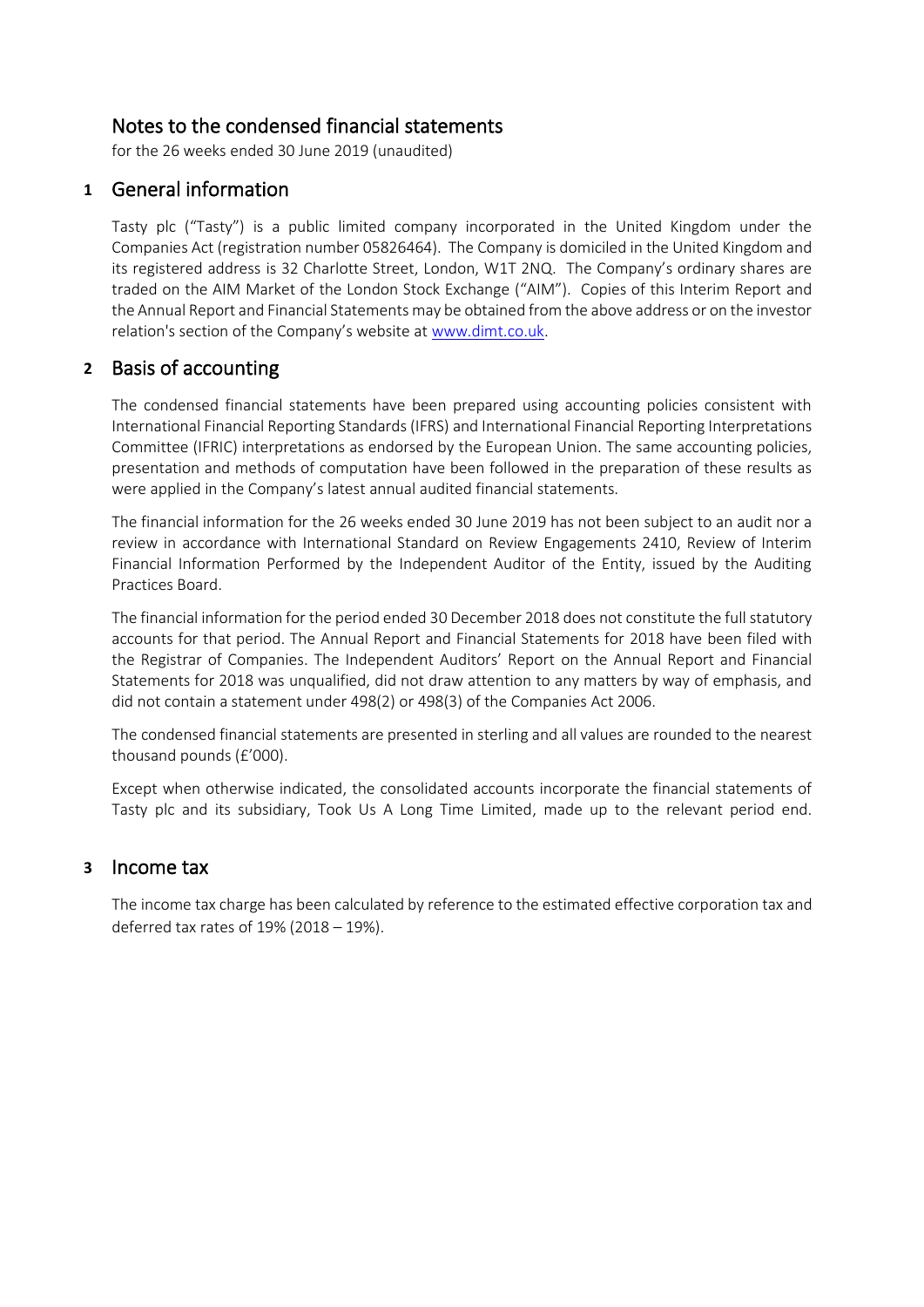### **4** Loss per share

|                         | 26 weeks<br>30 June | 26 weeks<br>1 July | 52 weeks<br>30 December |
|-------------------------|---------------------|--------------------|-------------------------|
|                         | 2019                | 2018               | 2018                    |
|                         | Pence               | Pence              | Pence                   |
| Loss per ordinary share | (1.17)              | (17.88)            | (19.42)                 |

The basic and diluted loss per share figures are calculated by dividing the net loss for the period attributable to shareholders by the weighted average number of ordinary shares in issue during the period. The diluted earnings per share figure allows for the dilutive effect of the conversion into ordinary shares of the weighted average number of options outstanding during the period. Options are only taken into account when their effect is to reduce basic earnings per share.

Loss per share is calculated using the numbers shown below:

|                                          | 26 weeks | 26 weeks  | 52 weeks       |
|------------------------------------------|----------|-----------|----------------|
|                                          | 30 June  | 1 July    | 30 December    |
|                                          | 2019     | 2018      | 2018           |
|                                          | number   | number    |                |
|                                          | '000     | '000      | '000<br>number |
| Weighted average ordinary shares (basic) | 72,732   | 59,795    | 59,795         |
|                                          | 26 weeks | 26 weeks  | 52 weeks       |
|                                          | 30 June  | 1 July    | 30 December    |
|                                          | 2019     | 2018      | 2018           |
|                                          | E'000    | £'000     | £'000          |
| Loss for the financial period            | (854)    | (10, 694) | (11, 613)      |